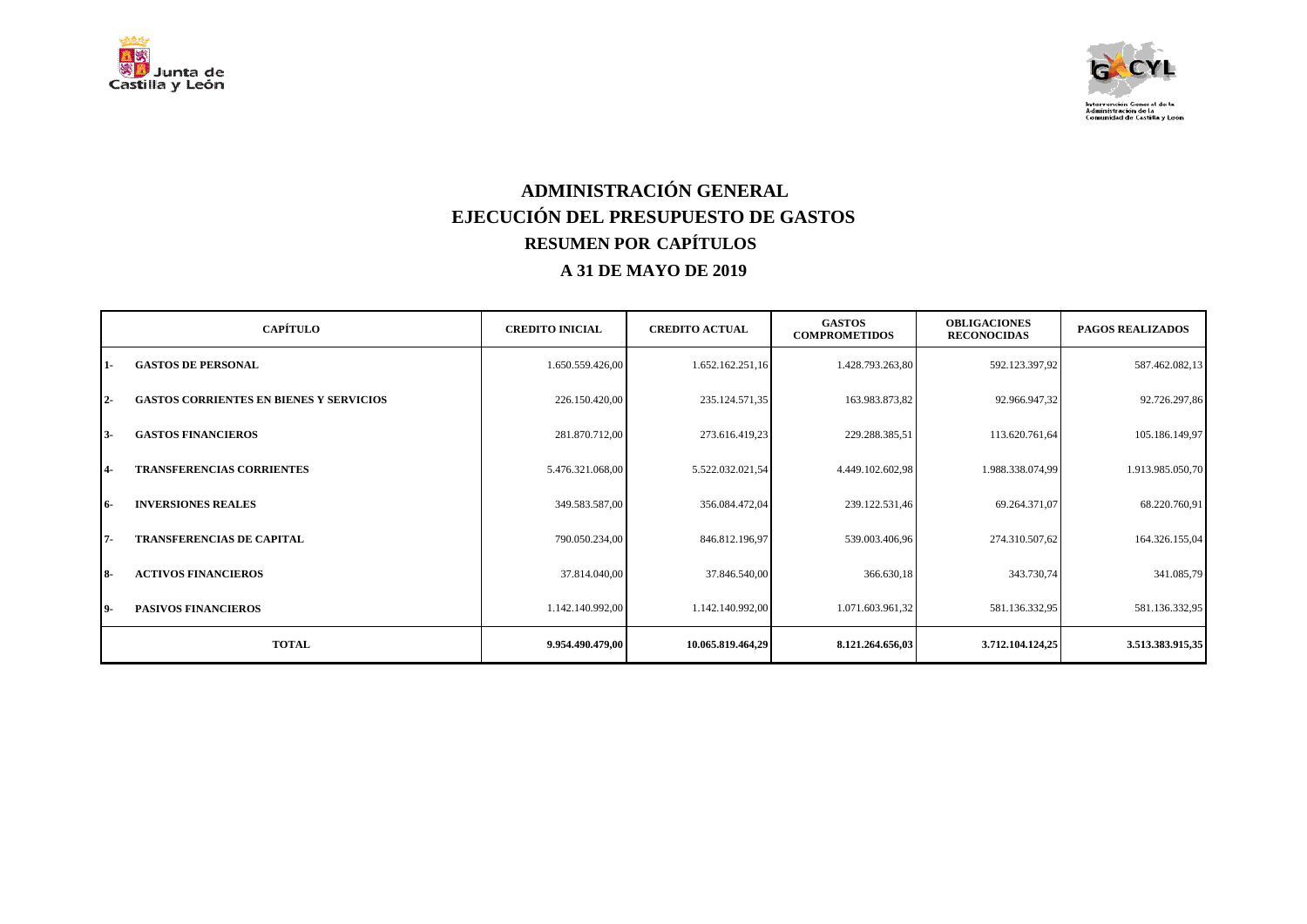



## **ADMINISTRACIÓN GENERAL EJECUCIÓN DEL PRESUPUESTO DE GASTOS RESUMEN POR SECCIONES A 31 DE MAYO DE 2019**

| <b>SECCIÓN</b>                                    | <b>CREDITO INICIAL</b> | <b>CREDITO ACTUAL</b> | <b>GASTOS</b><br><b>COMPROMETIDOS</b> | <b>OBLIGACIONES</b><br><b>RECONOCIDAS</b> | <b>PAGOS REALIZADOS</b> |
|---------------------------------------------------|------------------------|-----------------------|---------------------------------------|-------------------------------------------|-------------------------|
| DE LA PRESIDENCIA<br>01-                          | 125.250.675,00         | 150.551.890,73        | 70.179.363,61                         | 36.537.535,96                             | 35.852.648,02           |
| <b>ECONOMÍA Y HACIENDA</b><br>$02 -$              | 244.454.324,00         | 254.767.179,61        | 173.903.009,13                        | 94.705.493,65                             | 50.588.881,94           |
| <b>AGRICULTURA Y GANADERÍA</b><br>$03 -$          | 407.988.447,00         | 407.988.447,00        | 203.845.318,49                        | 105.487.854,30                            | 100.200.607,45          |
| <b>FOMENTO Y MEDIO AMBIENTE</b><br>$04 -$         | 491.239.266,00         | 533.117.996,75        | 368.909.594,66                        | 155.912.575,26                            | 118.413.840,30          |
| <b>SANIDAD</b><br>$05 -$                          | 3.404.630.780,00       | 3.404.743.726,23      | 3.385.936.845,66                      | 1.411.177.604,05                          | 1.410.102.103,86        |
| <b>EDUCACIÓN</b><br>$07 -$                        | 2.039.177.273,00       | 2.074.305.242,52      | 1.709.835.590,61                      | 753.584.798,19                            | 747.847.523,45          |
| <b>EMPLEO</b><br>$08-$                            | 168.990.531,00         | 174.965.806,70        | 129.163.592,89                        | 63.883.650,58                             | 16.451.209,97           |
| <b>FAMILIA E IGUALDAD DE OPORTUNIDADES</b><br>09- | 599.991.084,00         | 600.624.580,07        | 594.061.082,01                        | 248.371.519,15                            | 211.911.975,27          |
| <b>CULTURA Y TURISMO</b><br>$10-$                 | 125.638.585,00         | 125,708,168,09        | 97.970.908.71                         | 47.245.473,97                             | 35.254.123,99           |
| CORTES C.Y L. E INSTIT.PROPIAS COMUNIDAD<br>$20-$ | 31.214.402,00          | 31.214.402,00         | 15.607.201,00                         | 15.607.201,00                             | 15.607.201,00           |
| <b>DEUDA PÚBLICA</b><br>$21 -$                    | 1.391.494.043,00       | 1.383.410.955,59      | 1.286.837.100,63                      | 694.575.369,51                            | 686.140.757,84          |
| POLÍTICA AGRARIA COMÚN<br>$31 -$                  | 924.421.069,00         | 924.421.069,00        | 85.015.048,63                         | 85.015.048,63                             | 85.013.042,26           |
| <b>TOTAL</b>                                      | 9.954.490.479,00       | 10.065.819.464,29     | 8.121.264.656,03                      | 3.712.104.124,25                          | 3.513.383.915,35        |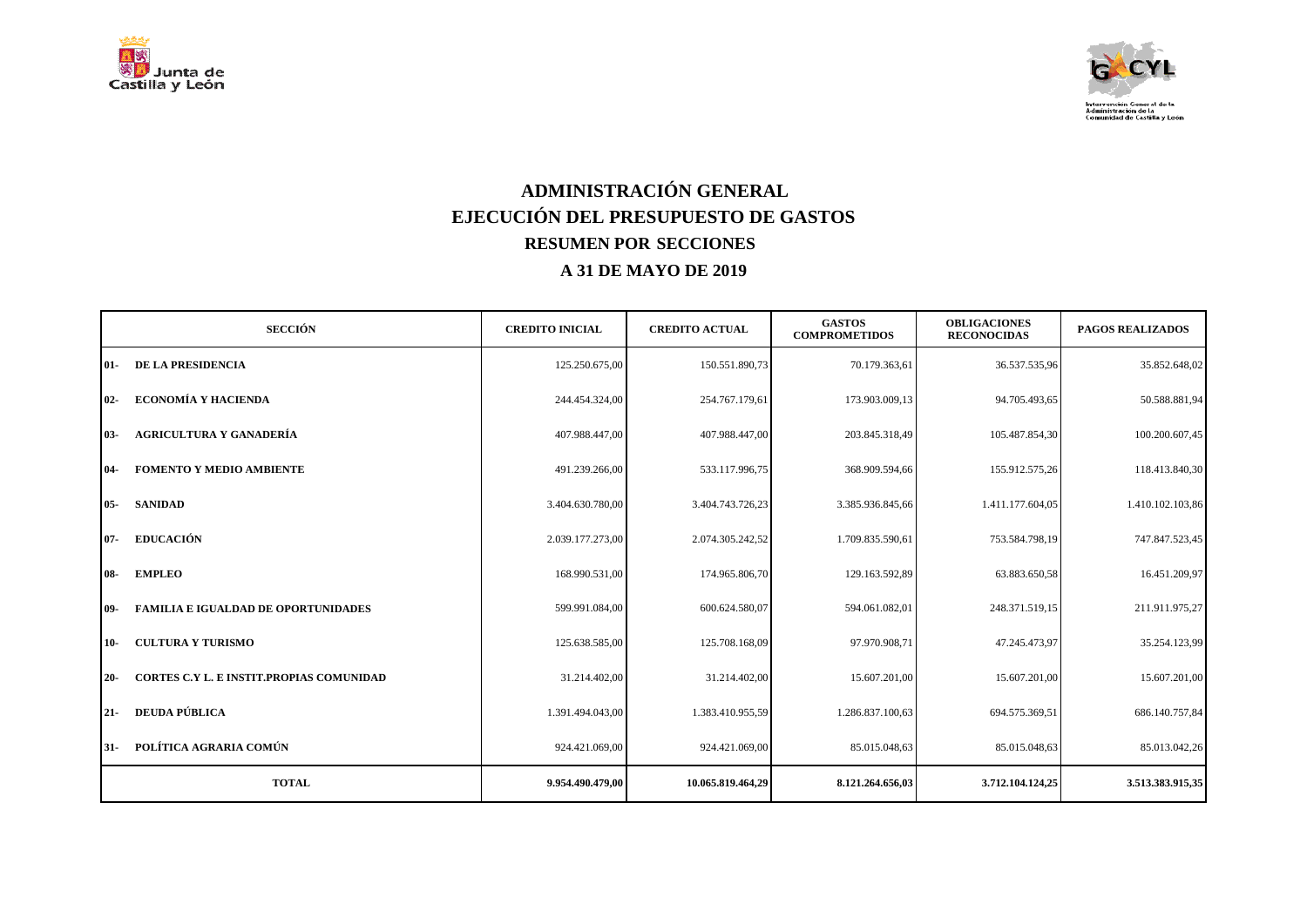



### **GERENCIA REGIONAL DE SALUD EJECUCIÓN DEL PRESUPUESTO DE GASTOS RESUMEN POR CAPÍTULOS A 31 DE MAYO DE 2019**

|           | <b>CAPÍTULO</b>                                | <b>CREDITO INICIAL</b> | <b>CREDITO ACTUAL</b> | <b>GASTOS</b><br><b>COMPROMETIDOS</b> | <b>OBLIGACIONES</b><br><b>RECONOCIDAS</b> | <b>PAGOS REALIZADOS</b> |
|-----------|------------------------------------------------|------------------------|-----------------------|---------------------------------------|-------------------------------------------|-------------------------|
| 11-       | <b>GASTOS DE PERSONAL</b>                      | 1.769.612.528,00       | 1.768.492.528,00      | 815.531.725,08                        | 806.622.706,92                            | 806.605.840,92          |
| $2 -$     | <b>GASTOS CORRIENTES EN BIENES Y SERVICIOS</b> | 967.726.301,00         | 959.156.045,96        | 497.490.337,78                        | 377.485.221,94                            | 327.544.131,24          |
| l 3-      | <b>GASTOS FINANCIEROS</b>                      | 153.180,00             | 2.612.880,00          | 2.037.185,74                          | 2.011.005,74                              | 1.991.125,45            |
| <b>4-</b> | <b>TRANSFERENCIAS CORRIENTES</b>               | 615.293.966,00         | 623.553.966,00        | 286.305.319,70                        | 284.046.914,01                            | 283.571.567,91          |
| 16-       | <b>INVERSIONES REALES</b>                      | 136.012.168,00         | 138.245.695,41        | 88.955.791,32                         | 20.209.245,89                             | 18.453.178,57           |
| 17-       | <b>TRANSFERENCIAS DE CAPITAL</b>               | 1.900.000,00           | 1.900.000,00          | 220.000,00                            | 82.613,22                                 | 82.613,22               |
| I 8-      | <b>ACTIVOS FINANCIEROS</b>                     | 936.314,00             | 936.314,00            | 143.500,00                            | 143.500,00                                | 140.500,00              |
|           | <b>TOTAL</b>                                   | 3.491.634.457,00       | 3.494.897.429,37      | 1.690.683.859,62                      | 1.490.601.207,72                          | 1.438.388.957,31        |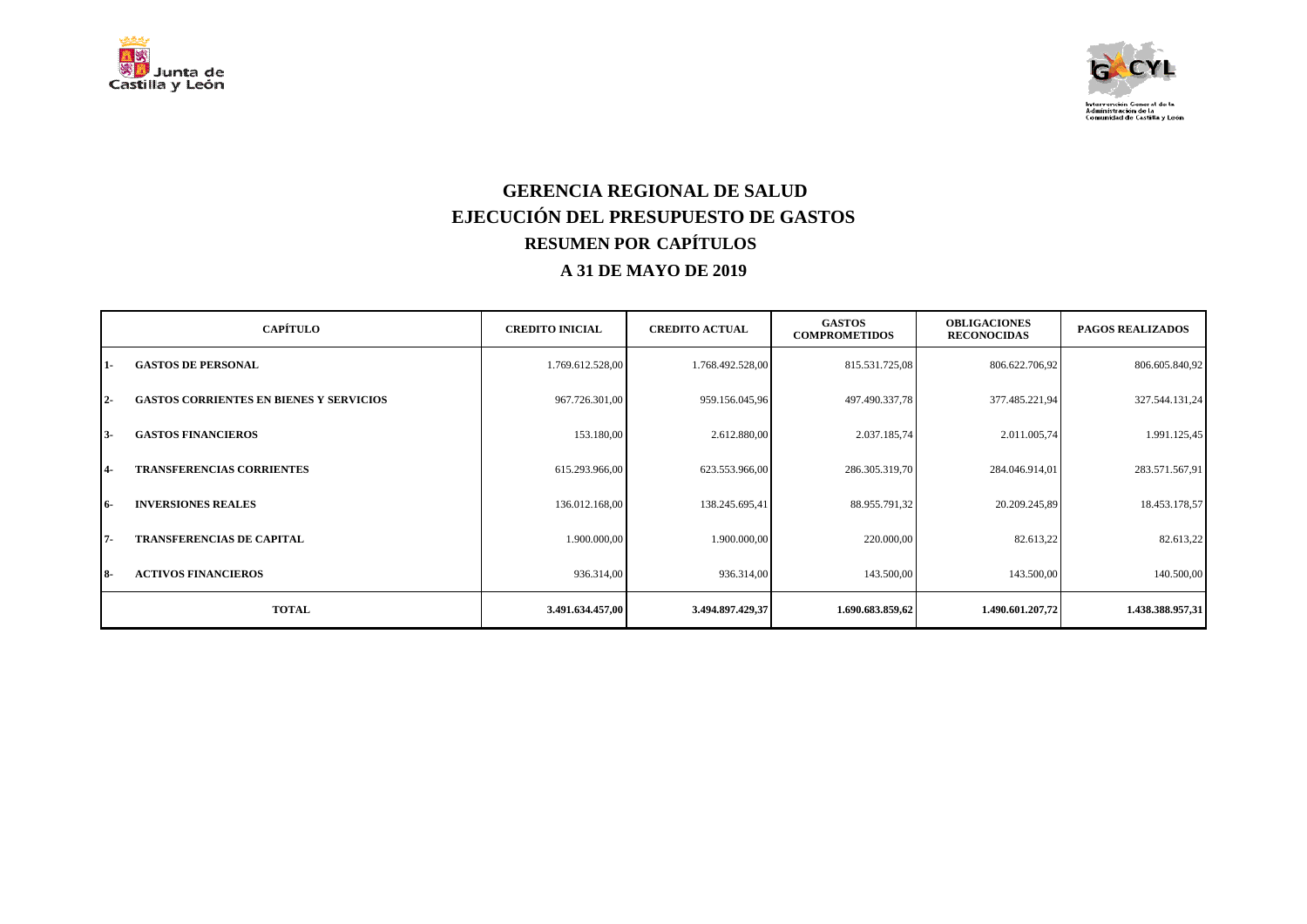



# **SERVICIO PÚBLICO DE EMPLEO EJECUCIÓN DEL PRESUPUESTO DE GASTOS RESUMEN POR CAPÍTULOS A 31 DE MAYO DE 2019**

|                | <b>CAPÍTULO</b>                                | <b>CREDITO INICIAL</b> | <b>CREDITO ACTUAL</b> | <b>GASTOS</b><br><b>COMPROMETIDOS</b> | <b>OBLIGACIONES</b><br><b>RECONOCIDAS</b> | <b>PAGOS REALIZADOS</b> |
|----------------|------------------------------------------------|------------------------|-----------------------|---------------------------------------|-------------------------------------------|-------------------------|
| $1-$           | <b>GASTOS DE PERSONAL</b>                      | 34.703.479,00          | 34.703.479,00         | 13.086.630,21                         | 13.086.630,21                             | 13.086.311,04           |
| $2 -$          | <b>GASTOS CORRIENTES EN BIENES Y SERVICIOS</b> | 4.550.313,00           | 7.945.390,52          | 5.261.243,84                          | 1.806.946,43                              | 1.726.504,79            |
| $\overline{4}$ | <b>TRANSFERENCIAS CORRIENTES</b>               | 3.453.099,00           | 3.527.935,00          | 712.893,84                            | 712.893,84                                | 678.409,16              |
| <b>16-</b>     | <b>INVERSIONES REALES</b>                      | 29.758.294,00          | 28.438.697,41         | 9.629.999,50                          | 2.561.248,30                              | 2.501.963,64            |
| 17-            | <b>TRANSFERENCIAS DE CAPITAL</b>               | 151.700.186,00         | 167.522.670,50        | 75.846.876,93                         | 21.811.948,91                             | 8.795.329,58            |
| $8-$           | <b>ACTIVOS FINANCIEROS</b>                     | 46.000,00              | 46.000,00             | 16.600,00                             | 16.600,00                                 | 16.600,00               |
|                | <b>TOTAL</b>                                   | 224,211,371,00         | 242.184.172,43        | 104.554.244,32                        | 39.996.267,69                             | 26.805.118,21           |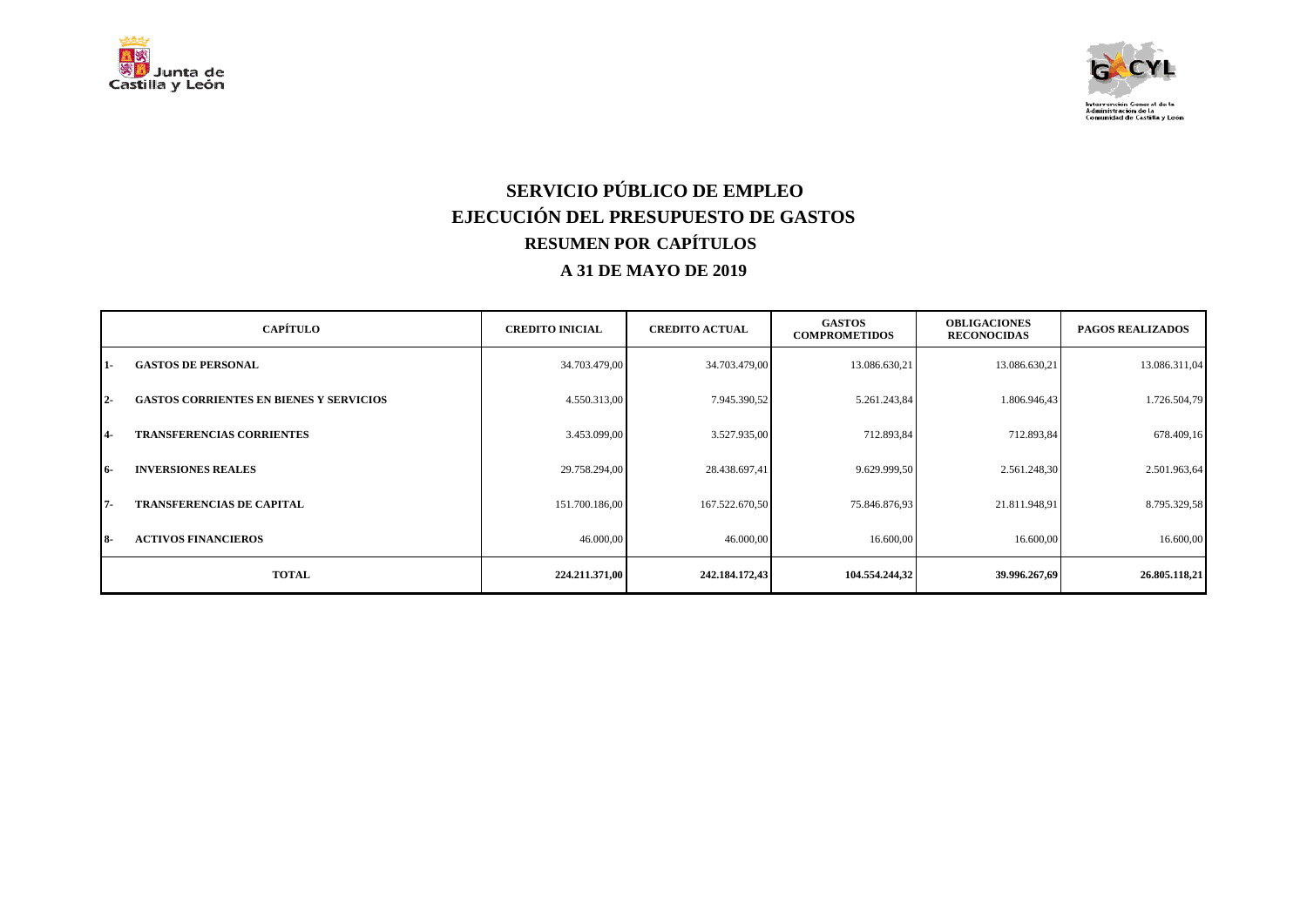



### **GERENCIA DE SERVICIOS SOCIALES EJECUCIÓN DEL PRESUPUESTO DE GASTOS RESUMEN POR CAPÍTULOS A 31 DE MAYO DE 2019**

|                | <b>CAPÍTULO</b>                                | <b>CREDITO INICIAL</b> | <b>CREDITO ACTUAL</b> | <b>GASTOS</b><br><b>COMPROMETIDOS</b> | <b>OBLIGACIONES</b><br><b>RECONOCIDAS</b> | <b>PAGOS REALIZADOS</b> |
|----------------|------------------------------------------------|------------------------|-----------------------|---------------------------------------|-------------------------------------------|-------------------------|
| $1-$           | <b>GASTOS DE PERSONAL</b>                      | 201.656.948,00         | 201.656.948,00        | 183.933.188,16                        | 78.550.934,07                             | 78.544.523,27           |
| $2 -$          | <b>GASTOS CORRIENTES EN BIENES Y SERVICIOS</b> | 218.878.378,00         | 219.328.524,35        | 200.911.103,71                        | 101.376.978,11                            | 91.416.533,98           |
| $\overline{4}$ | <b>TRANSFERENCIAS CORRIENTES</b>               | 498.203.438,00         | 526.178.970,60        | 325.339.943,28                        | 198.909.475,88                            | 188.805.607,97          |
| <b>16-</b>     | <b>INVERSIONES REALES</b>                      | 11.995.294,00          | 12.066.405,66         | 7.020.410,01                          | 2.638.981,10                              | 2.464.005,74            |
| 17-            | <b>TRANSFERENCIAS DE CAPITAL</b>               | 12.072.534,00          | 11.391.780,00         | 6.304.569,52                          | 1.589.880,94                              | 1.587.005,28            |
| <b>18-</b>     | <b>ACTIVOS FINANCIEROS</b>                     | 100.000,00             | 100.000,00            | 46.500,00                             | 46.500,00                                 | 46.500,00               |
|                | <b>TOTAL</b>                                   | 942.906.592,00         | 970.722.628,61        | 723.555.714,68                        | 383.112.750,10                            | 362.864.176,24          |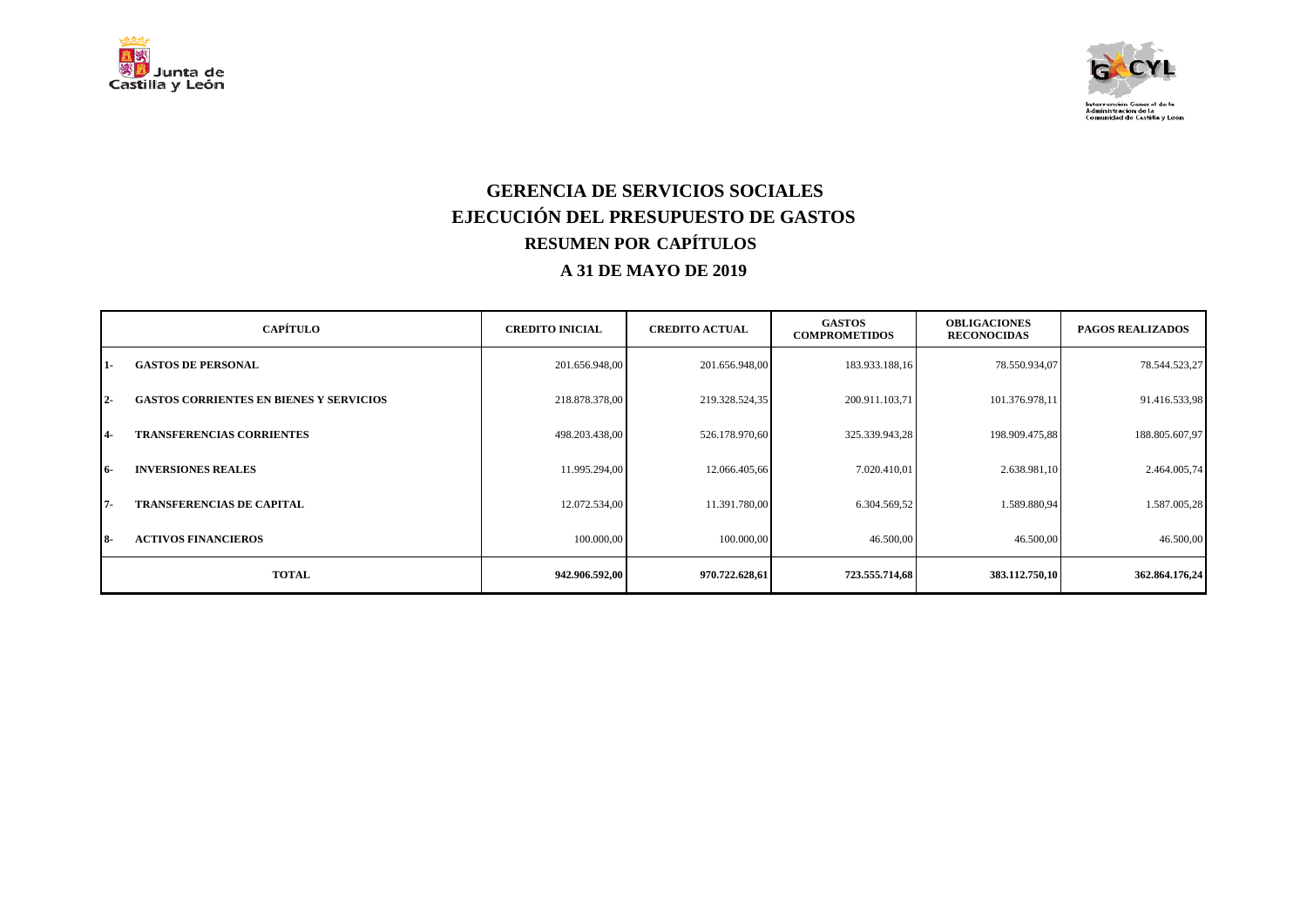



## **INSTITUTO TECNOLÓGICO AGRARIO EJECUCIÓN DEL PRESUPUESTO DE GASTOS RESUMEN POR CAPÍTULOS A 31 DE MAYO DE 2019**

|           | <b>CAPÍTULO</b>                                | <b>CREDITO INICIAL</b> | <b>CREDITO ACTUAL</b> | <b>GASTOS</b><br><b>COMPROMETIDOS</b> | <b>OBLIGACIONES</b><br><b>RECONOCIDAS</b> | <b>PAGOS REALIZADOS</b> |
|-----------|------------------------------------------------|------------------------|-----------------------|---------------------------------------|-------------------------------------------|-------------------------|
| 1-        | <b>GASTOS DE PERSONAL</b>                      | 7.121.210,00           | 7.121.210,00          | 6.794.489,22                          | 2.844.657,89                              | 2.844.657,89            |
| $2 -$     | <b>GASTOS CORRIENTES EN BIENES Y SERVICIOS</b> | 1.134.718,00           | 1.474.718,00          | 881.112,11                            | 342.207,29                                | 333.606,18              |
| $3-$      | <b>GASTOS FINANCIEROS</b>                      | 999.490,00             | 999.490,00            | 955.078,14                            | 62.619,57                                 | 62.619,57               |
| $4-$      | <b>TRANSFERENCIAS CORRIENTES</b>               | 350.000,00             | 10.000,00             | 0,00                                  | 0,00                                      | 0,00                    |
| 16-       | <b>INVERSIONES REALES</b>                      | 48.205.400,00          | 48.205.400,00         | 24.174.261,73                         | 4.618.657,61                              | 4.449.012,76            |
| $7 -$     | <b>TRANSFERENCIAS DE CAPITAL</b>               | 1.745.000,00           | 1.745.000,00          | 2.426.475,71                          | 859.596,68                                | 859.596,68              |
| <b>8-</b> | <b>ACTIVOS FINANCIEROS</b>                     | 10.000,00              | 10.000,00             | 867,48                                | 867,48                                    | 867,48                  |
| 19-       | <b>PASIVOS FINANCIEROS</b>                     | 15.468.132,00          | 19.010.874,98         | 19.010.874,98                         | 9.635.110,41                              | 9.635.110,41            |
|           | <b>TOTAL</b>                                   | 75.033.950,00          | 78.576.692,98         | 54.243.159,37                         | 18.363.716,93                             | 18.185.470,97           |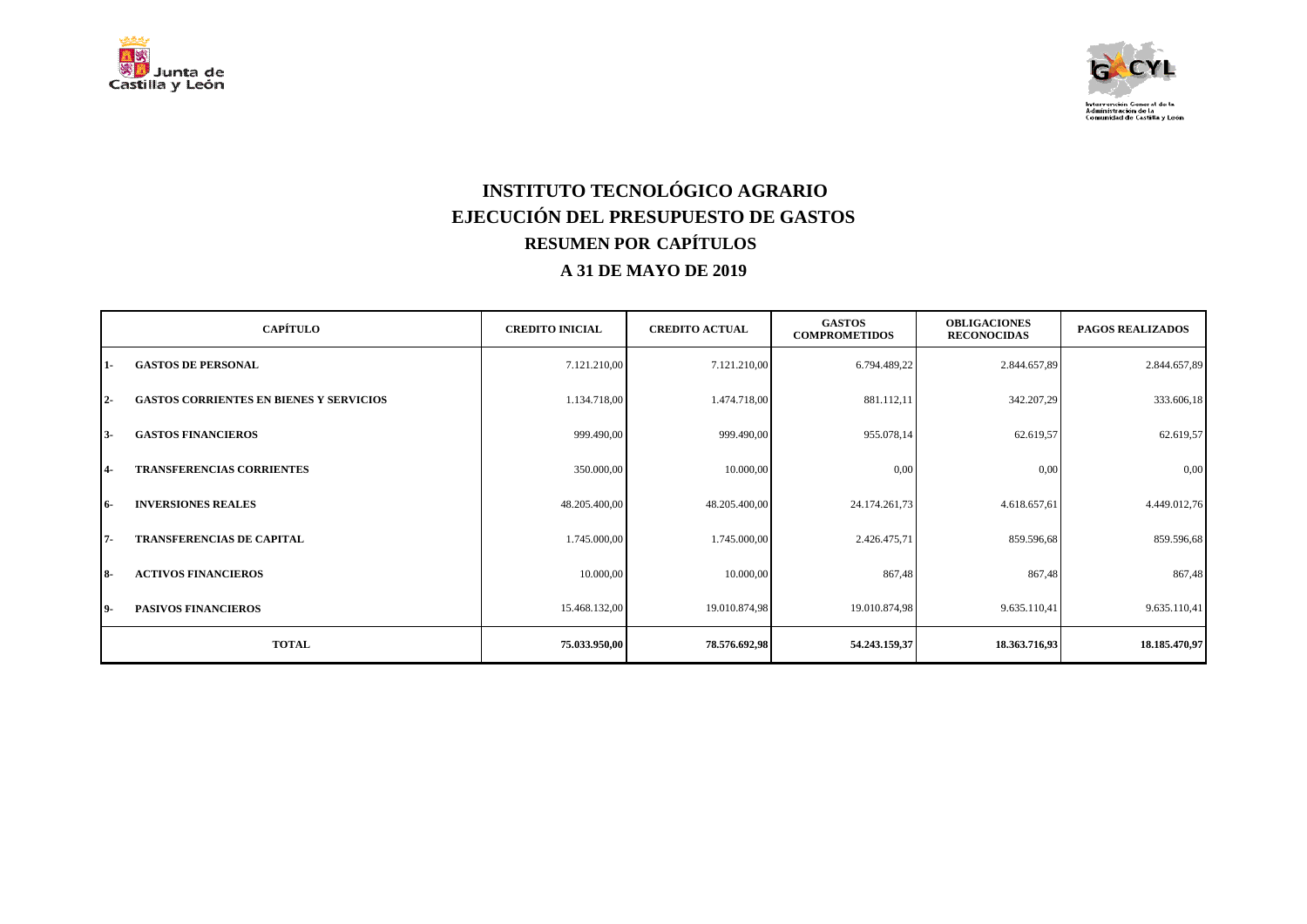



### **INST. COMPET. EMPRES. CYL EJECUCIÓN DEL PRESUPUESTO DE GASTOS RESUMEN POR CAPÍTULOS A 31 DE MAYO DE 2019**

|            | <b>CAPÍTULO</b>                                | <b>CREDITO INICIAL</b> | <b>CREDITO ACTUAL</b> | <b>GASTOS</b><br><b>COMPROMETIDOS</b> | <b>OBLIGACIONES</b><br><b>RECONOCIDAS</b> | <b>PAGOS REALIZADOS</b> |
|------------|------------------------------------------------|------------------------|-----------------------|---------------------------------------|-------------------------------------------|-------------------------|
| $1 -$      | <b>GASTOS DE PERSONAL</b>                      | 11.360.900,00          | 11.516.900,00         | 4.335.133,20                          | 4.313.130,32                              | 4.313.130,32            |
| $2 -$      | <b>GASTOS CORRIENTES EN BIENES Y SERVICIOS</b> | 8.630.268,00           | 8.660.268,00          | 5.312.294,29                          | 2.086.312,15                              | 2.033.618,91            |
| 13-        | <b>GASTOS FINANCIEROS</b>                      | 5.485.500,00           | 5.329.500,00          | 1.226.983,75                          | 202.408,21                                | 200.381,49              |
| <b>4-</b>  | <b>TRANSFERENCIAS CORRIENTES</b>               | 30.000,00              | 0,00                  | 0,00                                  | 0,00                                      | 0,00                    |
| <b>16-</b> | <b>INVERSIONES REALES</b>                      | 31.266.773,00          | 38.924.388,73         | 24.176.802,39                         | 11.988.789,60                             | 11.972.859,95           |
| $7 -$      | <b>TRANSFERENCIAS DE CAPITAL</b>               | 68.960.644,00          | 74.328.898,27         | 27.985.377,57                         | 10.371.238,83                             | 8.854.436,33            |
| $8-$       | <b>ACTIVOS FINANCIEROS</b>                     | 45.305.338,00          | 45.305.338,00         | 20.305.338,00                         | 12.000,00                                 | 12.000,00               |
| 19-        | <b>PASIVOS FINANCIEROS</b>                     | 29.922.838,00          | 29.922.838,00         | 22.051.467,55                         | 10.200.018,83                             | 8.901.423,20            |
|            | <b>TOTAL</b>                                   | 200.962.261,00         | 213.988.131,00        | 105.393.396,75                        | 39.173.897,94                             | 36.287.850,20           |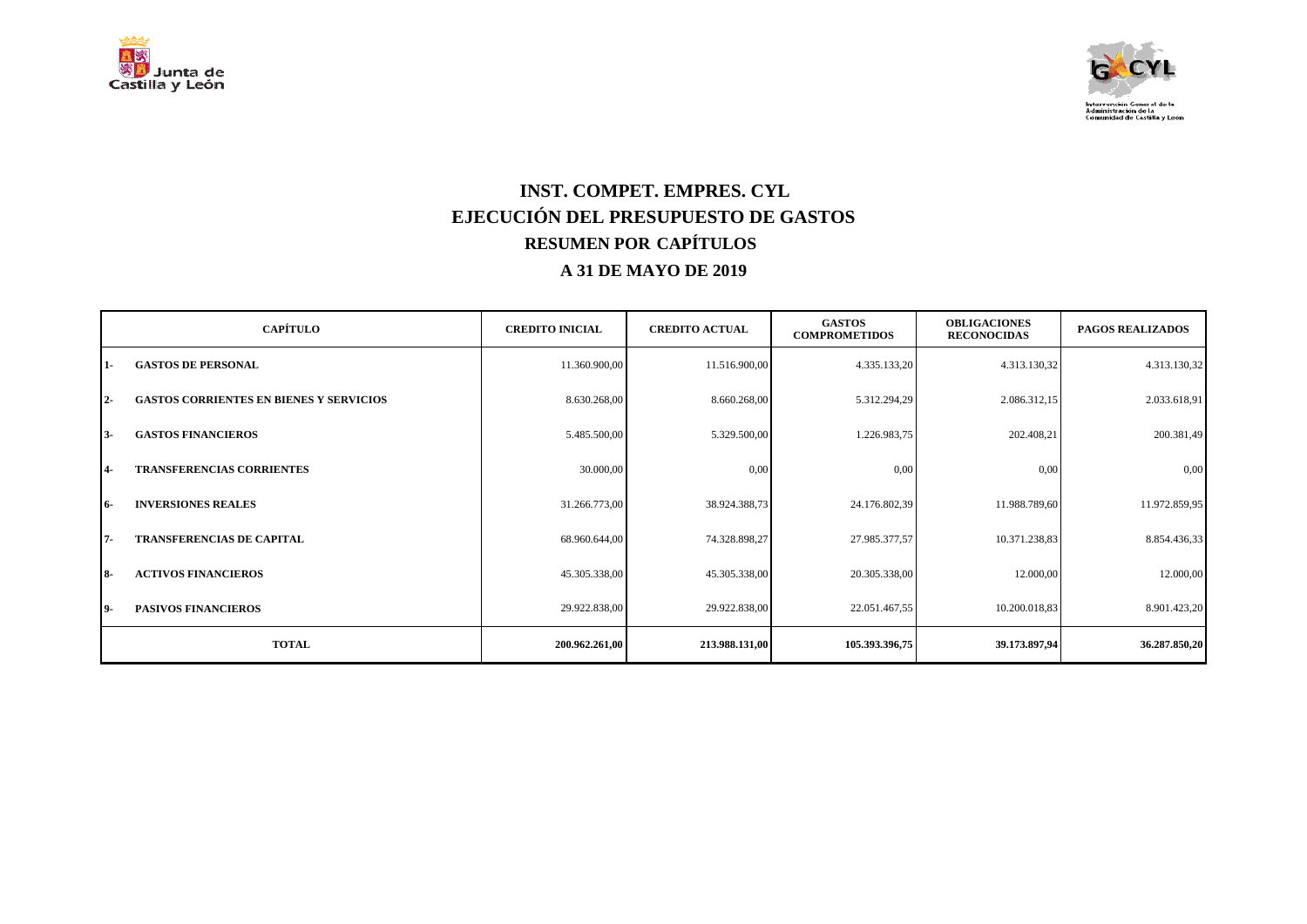



### **ENTE REGIONAL DE LA ENERGÍA EJECUCIÓN DEL PRESUPUESTO DE GASTOS RESUMEN POR CAPÍTULOS A 31 DE MAYO DE 2019**

|            | <b>CAPÍTULO</b>                                | <b>CREDITO INICIAL</b> | <b>CREDITO ACTUAL</b> | <b>GASTOS</b><br><b>COMPROMETIDOS</b> | <b>OBLIGACIONES</b><br><b>RECONOCIDAS</b> | <b>PAGOS REALIZADOS</b> |
|------------|------------------------------------------------|------------------------|-----------------------|---------------------------------------|-------------------------------------------|-------------------------|
| 11-        | <b>GASTOS DE PERSONAL</b>                      | 1.023.806,00           | 1.023.806,00          | 445.481,48                            | 443.896,86                                | 443.896,86              |
| $12-$      | <b>GASTOS CORRIENTES EN BIENES Y SERVICIOS</b> | 615.406,00             | 615.406,00            | 348.754,18                            | 109.548,35                                | 107.113,73              |
| -16        | <b>INVERSIONES REALES</b>                      | 1.298.322,00           | 1.298.322,00          | 268.658,31                            | 47.696,07                                 | 47.696,07               |
| <b>18-</b> | <b>ACTIVOS FINANCIEROS</b>                     | 10.004.808.00          | 10.004.808,00         | 0,00                                  | 0,00                                      | 0,00                    |
|            | <b>TOTAL</b>                                   | 12.942.342,00          | 12.942.342,00         | 1.062.893,97                          | 601.141,28                                | 598.706,66              |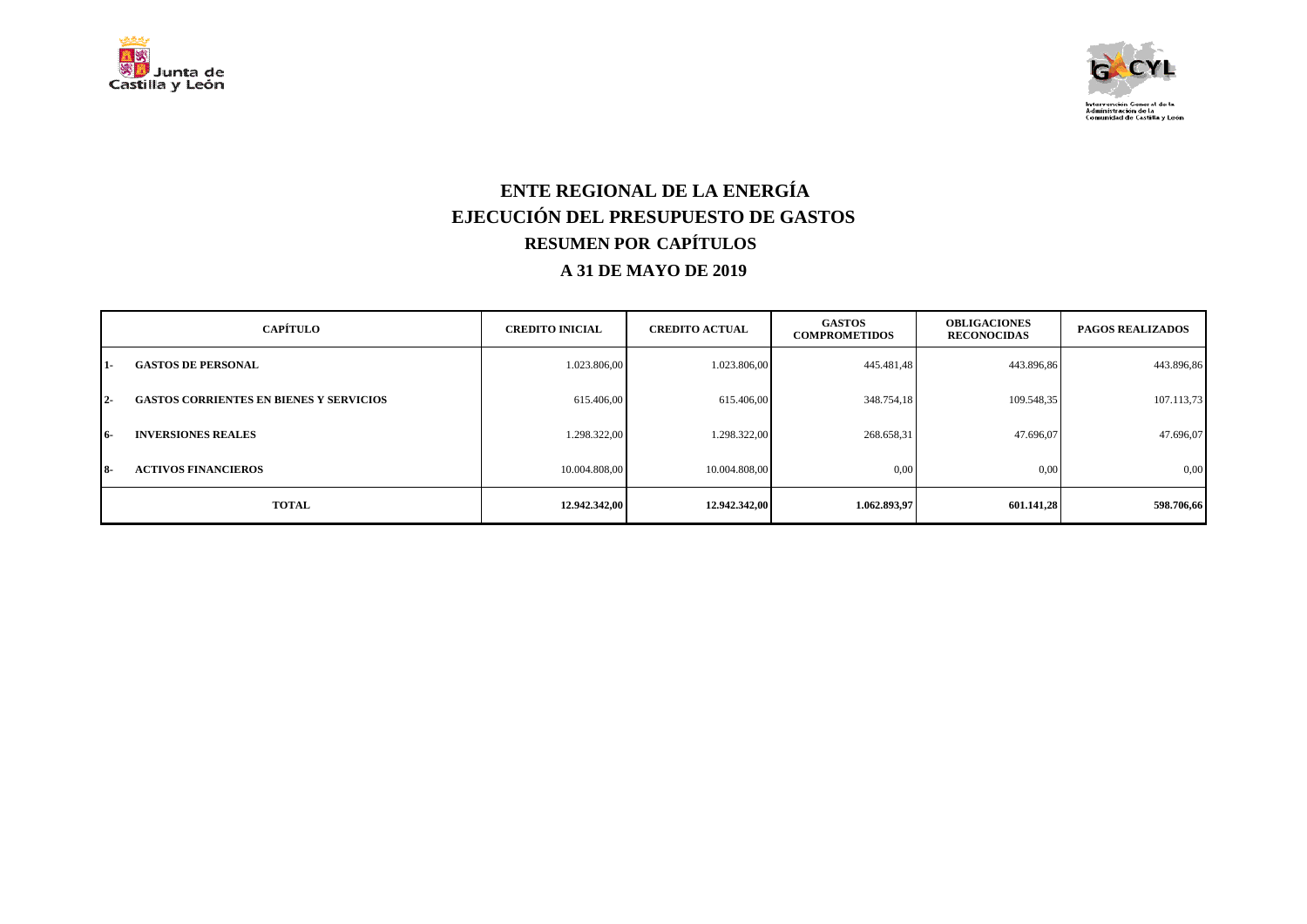



### **AGENC. CALIDAD SISTEMA UNIVERSITARIO CYL EJECUCIÓN DEL PRESUPUESTO DE GASTOS RESUMEN POR CAPÍTULOS A 31 DE MAYO DE 2019**

|            | <b>CAPÍTULO</b>                                | <b>CREDITO INICIAL</b> | <b>CREDITO ACTUAL</b> | <b>GASTOS</b><br><b>COMPROMETIDOS</b> | <b>OBLIGACIONES</b><br><b>RECONOCIDAS</b> | <b>PAGOS REALIZADOS</b> |
|------------|------------------------------------------------|------------------------|-----------------------|---------------------------------------|-------------------------------------------|-------------------------|
| 11-        | <b>GASTOS DE PERSONAL</b>                      | 557.600,00             | 585.930,00            | 502.633,89                            | 215.915,20                                | 215.915,20              |
| $12-$      | <b>GASTOS CORRIENTES EN BIENES Y SERVICIOS</b> | 687.685,00             | 612.370,00            | 79.071,42                             | 73.195,46                                 | 73.195,46               |
| <b>14-</b> | <b>TRANSFERENCIAS CORRIENTES</b>               | 0,00                   | 46.985,00             | 0,00                                  | 0,00                                      | 0,00                    |
| -16        | <b>INVERSIONES REALES</b>                      | 76.637,00              | 76.637,00             | 63.799.06                             | 12.796,46                                 | 12.354,77               |
|            | <b>TOTAL</b>                                   | 1.321.922,00           | 1.321.922,00          | 645.504,37                            | 301.907,12                                | 301.465,43              |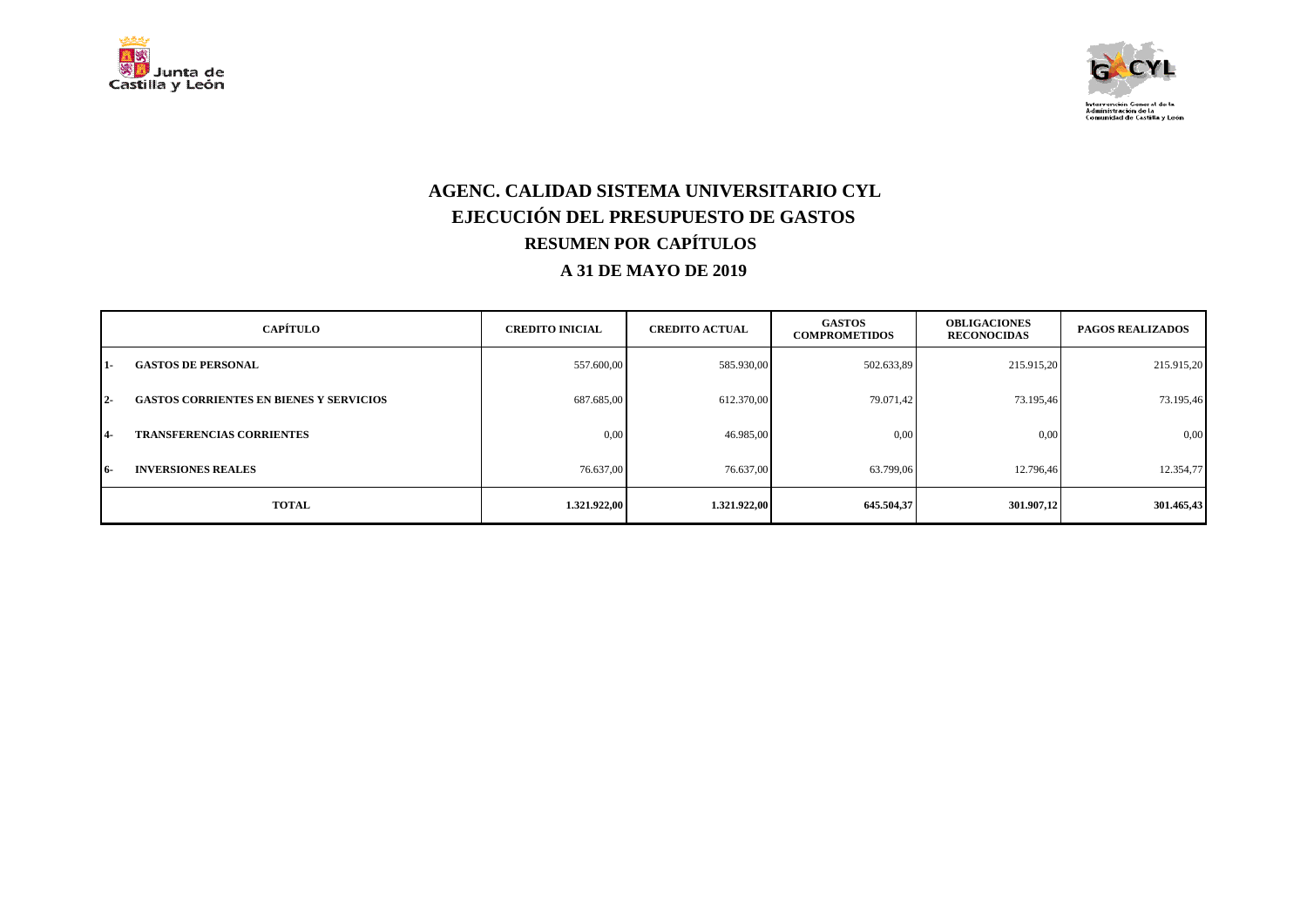



## **ADMINISTRACIÓN GENERAL EJECUCIÓN DEL PRESUPUESTO DE INGRESOS RESUMEN POR CAPÍTULOS A 31 DE MAYO DE 2019**

|           | <b>CAPÍTULO</b>                          | PRESUPUESTO INICIAL | <b>MODIFICACIONES</b> | <b>PRESUPUESTO</b><br><b>DEFINITIVO</b> |                  | DERECHOS LIQUIDADOS   INGRESOS REALIZADOS |
|-----------|------------------------------------------|---------------------|-----------------------|-----------------------------------------|------------------|-------------------------------------------|
| 11-       | <b>IMPUESTOS DIRECTOS</b>                | 2.073.616.490,00    | 0,00                  | 2.073.616.490,00                        | 902.894.626,95   | 887.835.206,10                            |
| <b>2-</b> | <b>IMPUESTOS INDIRECTOS</b>              | 3.489.685.980,00    | 0,00                  | 3.489.685.980,00                        | 1.544.697.747,22 | 1.522.382.996,13                          |
| 13-       | TASAS, PRECIOS PUBLICOS Y OTROS INGRESOS | 95.323.169,00       | 0,00                  | 95.323.169,00                           | 45.370.552,49    | 35.235.517,97                             |
| 4-        | <b>TRANSFERENCIAS CORRIENTES</b>         | 2.571.052.775,00    | 16.562.020.92         | 2.587.614.795,92                        | 597.119.616,96   | 597.119.939,14                            |
| I 5-      | <b>INGRESOS PATRIMONIALES</b>            | 17.602.376,00       | 0,00                  | 17.602.376,00                           | 7.641.973,77     | 7.459.346,10                              |
| <b>6-</b> | <b>ENAJENACIÓN DE INVERSIONES REALES</b> | 41.580.000,00       | 0,00                  | 41.580.000,00                           | 1.086.225,47     | 490.221,24                                |
| 17-       | <b>TRANSFERENCIAS CAPITAL</b>            | 236.103.400,00      | 14.740.448.85         | 250.843.848,85                          | 28.290.613,96    | 28.290.613,96                             |
| I 8-      | <b>ACTIVOS FINANCIEROS</b>               | 874.208,00          | 80.026.515,52         | 80.900.723,52                           | 1.234.025,91     | 1.234.025,91                              |
| 19-       | <b>PASIVOS FINANCIEROS</b>               | 1.428.652.081,00    | 0,00                  | 1.428.652.081,00                        | 795.000.000,00   | 793.476.000,00                            |
|           | <b>TOTAL</b>                             | 9.954.490.479,00    | 111.328.985,29        | 10.065.819.464,29                       | 3.923.335.382,73 | 3.873.523.866,55                          |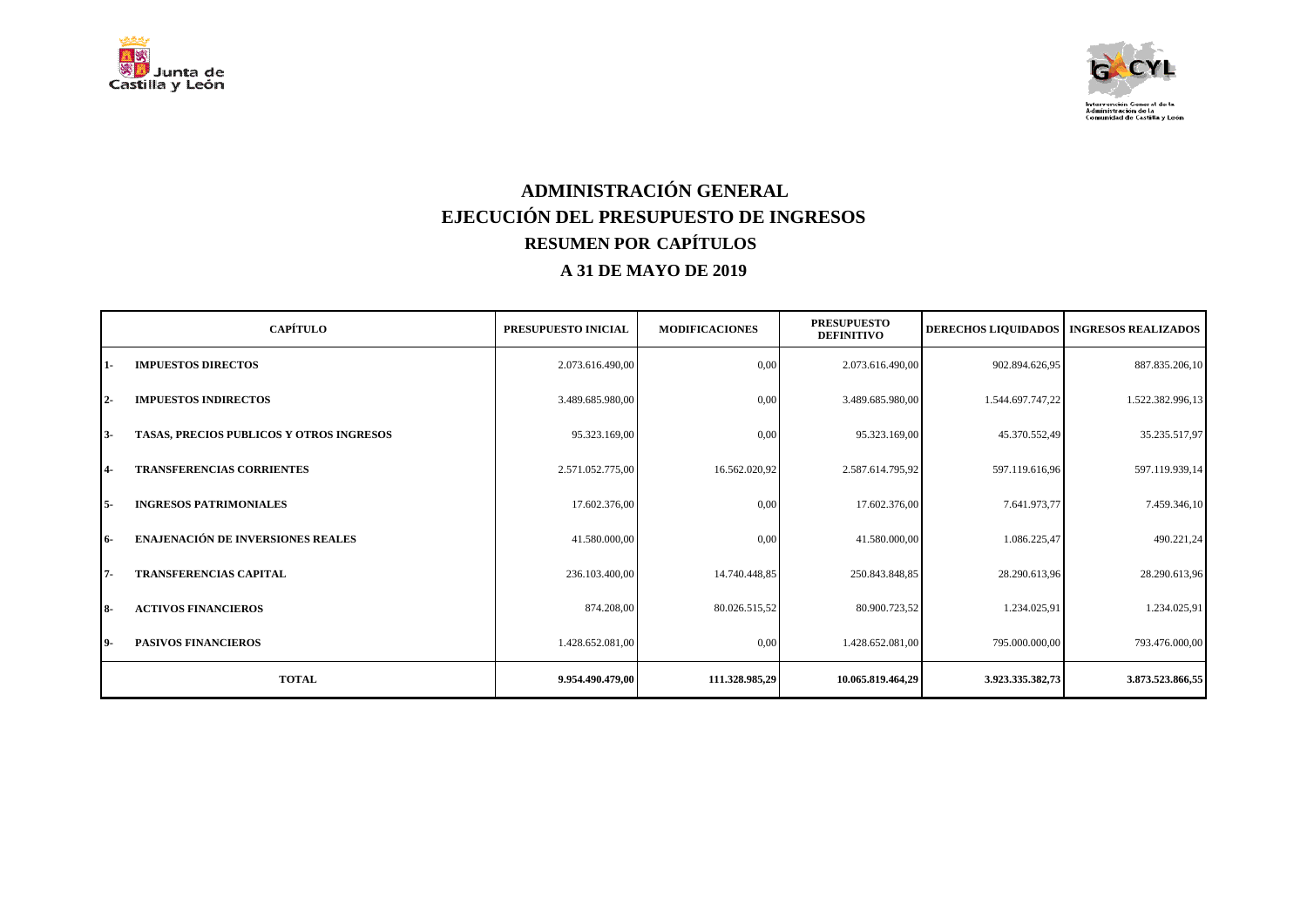



### **GERENCIA REGIONAL DE SALUD EJECUCIÓN DEL PRESUPUESTO DE INGRESOS RESUMEN POR CAPÍTULOS A 31 DE MAYO DE 2019**

|            | <b>CAPÍTULO</b>                                 | PRESUPUESTO INICIAL | <b>MODIFICACIONES</b> | <b>PRESUPUESTO</b><br><b>DEFINITIVO</b> | <b>DERECHOS LIQUIDADOS</b> | <b>INGRESOS REALIZADOS</b> |
|------------|-------------------------------------------------|---------------------|-----------------------|-----------------------------------------|----------------------------|----------------------------|
| 13-        | <b>TASAS, PRECIOS PUBLICOS Y OTROS INGRESOS</b> | 43.235.200,00       | 2.149.444,96          | 45.384.644,96                           | 15.858.267,00              | 15.858.267,00              |
| 14-        | <b>TRANSFERENCIAS CORRIENTES</b>                | 3.308.065.775,00    | 1.120.000,00-         | 3.306.945.775,00                        | 1.368.882.495,20           | 1.330.098.142,05           |
| $15-$      | <b>INGRESOS PATRIMONIALES</b>                   | 1.485.000.00        | 0,00                  | 1.485.000,00                            | 407.341,87                 | 407.341,87                 |
| 17-        | <b>TRANSFERENCIAS CAPITAL</b>                   | 137.912.168.00      | 2.233.527.41          | 140.145.695,41                          | 49.728.012.05              | 49.728.012,05              |
| <b>18-</b> | <b>ACTIVOS FINANCIEROS</b>                      | 936.314,00          | 0,00                  | 936.314,00                              | 140.106,44                 | 140.106,44                 |
|            | <b>TOTAL</b>                                    | 3.491.634.457,00    | 3.262.972,37          | 3.494.897.429,37                        | 1.435.016.222,56           | 1.396.231.869,41           |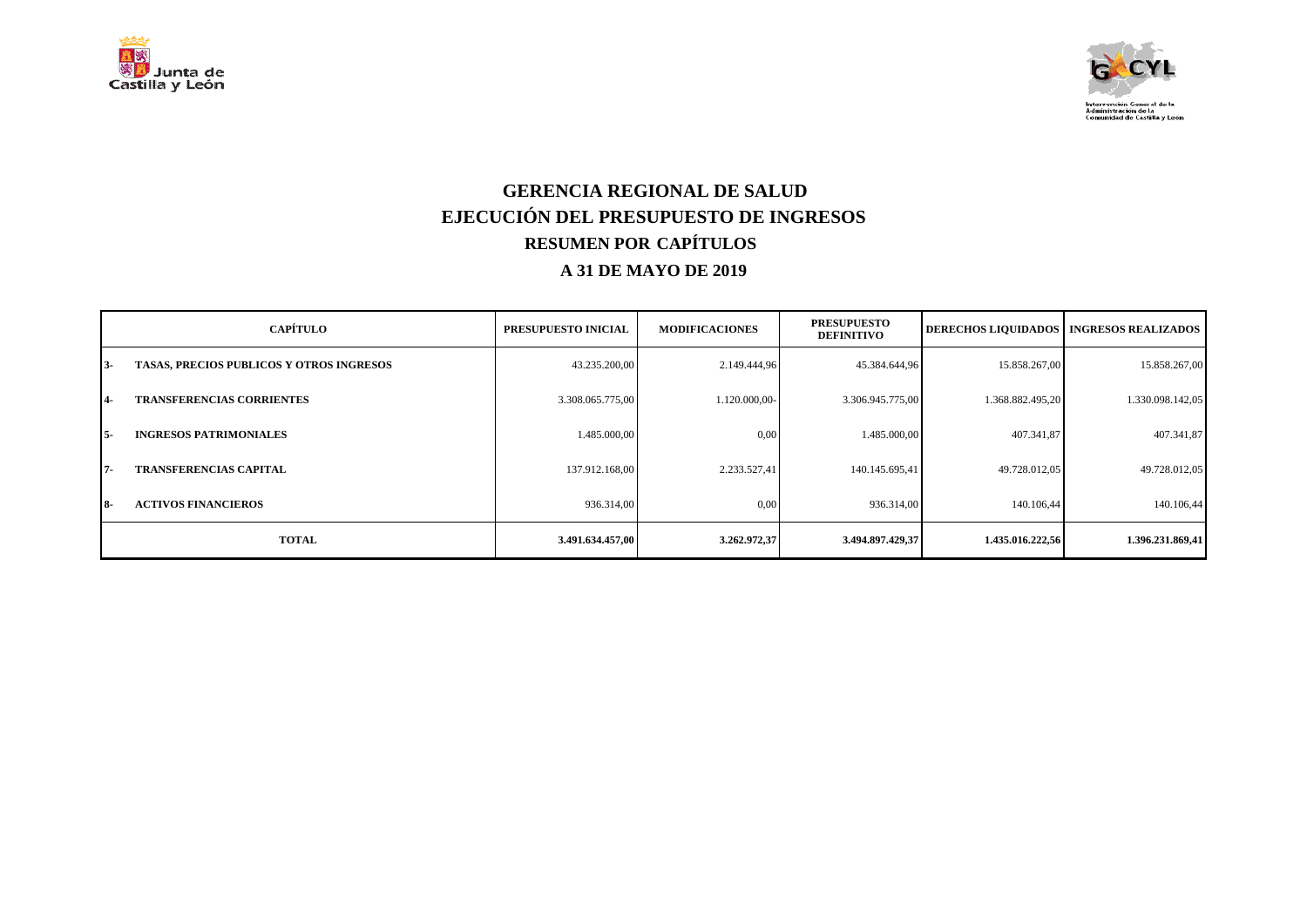



# **SERVICIO PÚBLICO DE EMPLEO EJECUCIÓN DEL PRESUPUESTO DE INGRESOS RESUMEN POR CAPÍTULOS A 31 DE MAYO DE 2019**

|            | <b>CAPÍTULO</b>                          | PRESUPUESTO INICIAL | <b>MODIFICACIONES</b> | <b>PRESUPUESTO</b><br><b>DEFINITIVO</b> |              | <b>DERECHOS LIQUIDADOS   INGRESOS REALIZADOS</b> |
|------------|------------------------------------------|---------------------|-----------------------|-----------------------------------------|--------------|--------------------------------------------------|
| $3-$       | TASAS, PRECIOS PUBLICOS Y OTROS INGRESOS | 520.000,00          | 0,00                  | 520.000,00                              | 311.843,97   | 296.474,70                                       |
| $4-$       | <b>TRANSFERENCIAS CORRIENTES</b>         | 42.161.891,00       | 74.836,00             | 42.236.727,00                           | 0,00         | 0,00                                             |
| $5-$       | <b>INGRESOS PATRIMONIALES</b>            | 25.000,00           | 0,00                  | 25.000,00                               | 8.574,28     | 8.574,28                                         |
| $16-$      | <b>ENAJENACIÓN DE INVERSIONES REALES</b> | 4.600.000,00        | 0,00                  | 4.600.000,00                            | 1.688.647,84 | 1.465.655,26                                     |
| $7 -$      | <b>TRANSFERENCIAS CAPITAL</b>            | 176.858.480,00      | 17.897.965,43         | 194.756.445,43                          | 0,00         | 0,00                                             |
| <b>18-</b> | <b>ACTIVOS FINANCIEROS</b>               | 46.000,00           | 0,00                  | 46.000,00                               | 73,90        | 73,90                                            |
|            | <b>TOTAL</b>                             | 224.211.371,00      | 17.972.801,43         | 242.184.172,43                          | 2.009.139,99 | 1.770.778,14                                     |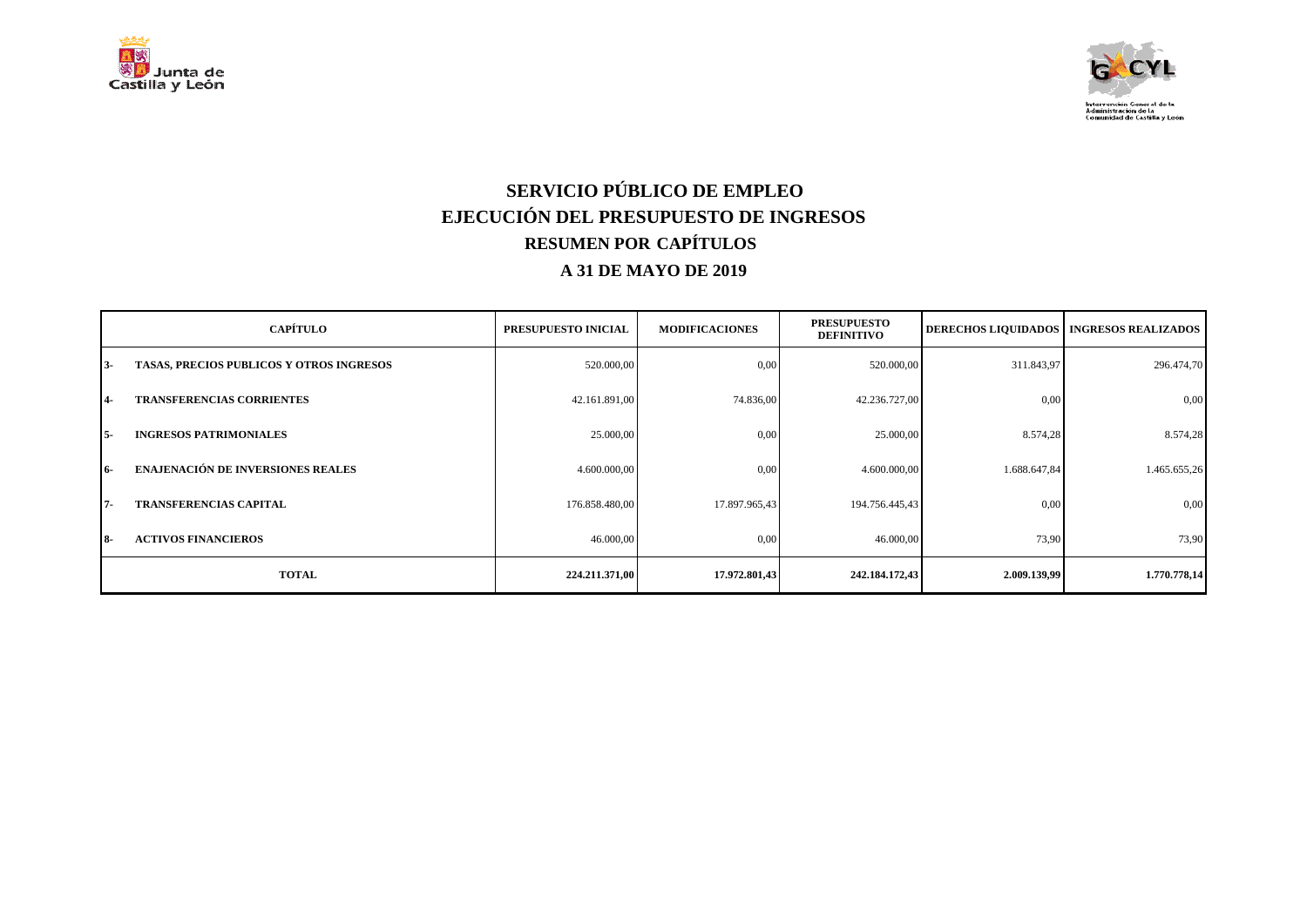



### **GERENCIA DE SERVICIOS SOCIALES EJECUCIÓN DEL PRESUPUESTO DE INGRESOS RESUMEN POR CAPÍTULOS A 31 DE MAYO DE 2019**

|            | <b>CAPÍTULO</b>                          | PRESUPUESTO INICIAL | <b>MODIFICACIONES</b> | <b>PRESUPUESTO</b><br><b>DEFINITIVO</b> | <b>DERECHOS LIQUIDADOS</b> | <b>INGRESOS REALIZADOS</b> |
|------------|------------------------------------------|---------------------|-----------------------|-----------------------------------------|----------------------------|----------------------------|
| $3-$       | TASAS, PRECIOS PUBLICOS Y OTROS INGRESOS | 78.571.000,00       | 0,00                  | 78.571.000,00                           | 30.917.775,17              | 30.735.491,87              |
| $4-$       | <b>TRANSFERENCIAS CORRIENTES</b>         | 840.683.165,00      | 7.140.086,05          | 847.823.251,05                          | 335.000.136,93             | 292.839.794,74             |
| $5-$       | <b>INGRESOS PATRIMONIALES</b>            | 50.000,00           | 0,00                  | 50.000,00                               | 4.844,24                   | 4.844,24                   |
| 16-        | <b>ENAJENACIÓN DE INVERSIONES REALES</b> | 0.00                | 0,00                  | 0.00                                    | 13.818,61                  | 13.818,61                  |
| $7 -$      | <b>TRANSFERENCIAS CAPITAL</b>            | 23.502.427,00       | 702.407,66            | 24.204.834,66                           | 7.594.325,00               | 4.556.595,00               |
| <b>18-</b> | <b>ACTIVOS FINANCIEROS</b>               | 100.000,00          | 19.973.542,90         | 20.073.542,90                           | 46.500,00                  | 6.250,00                   |
|            | <b>TOTAL</b>                             | 942.906.592,00      | 27.816.036,61         | 970.722.628,61                          | 373.577.399,95             | 328.156.794,46             |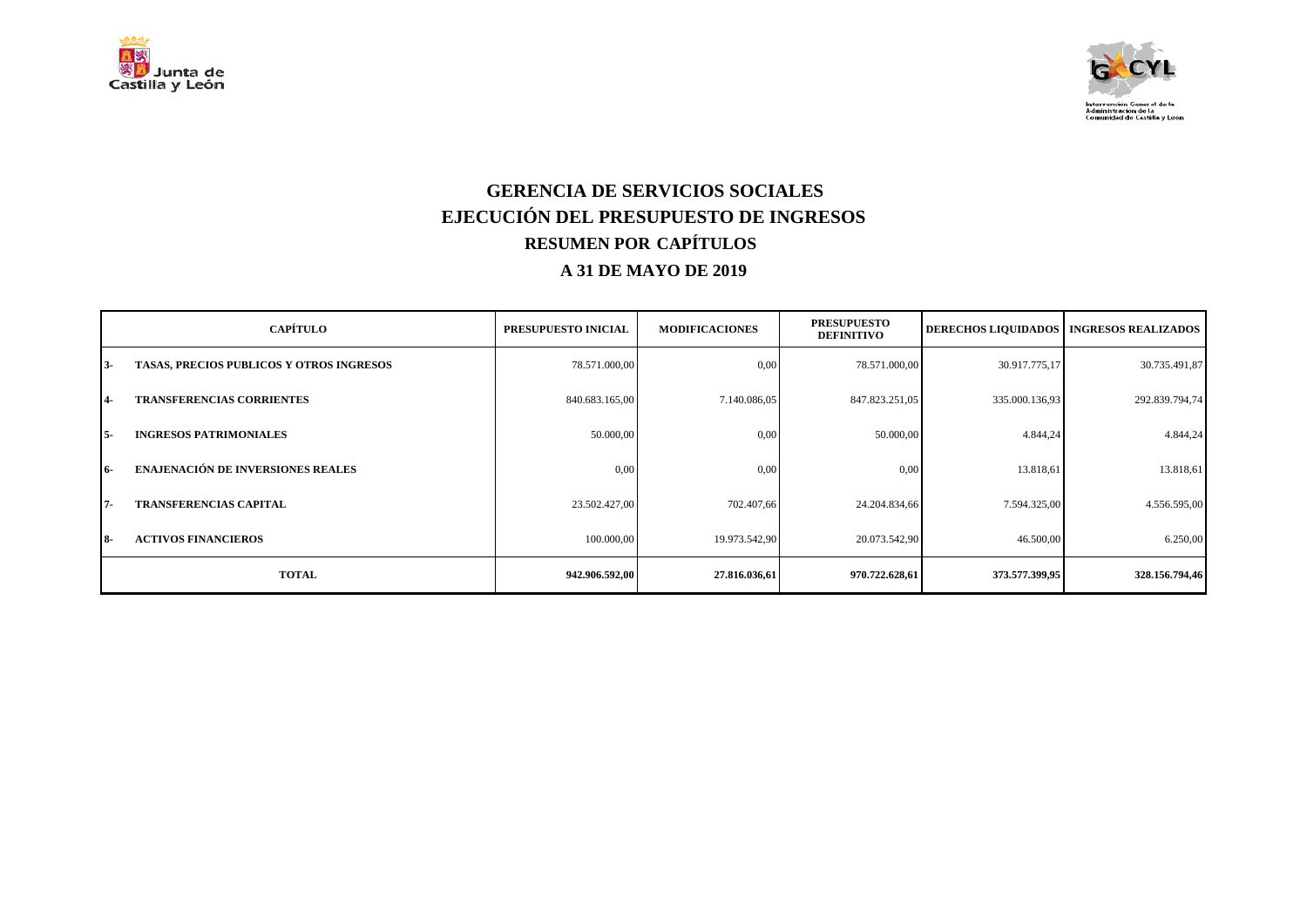



## **INSTITUTO TECNOLÓGICO AGRARIO EJECUCIÓN DEL PRESUPUESTO DE INGRESOS RESUMEN POR CAPÍTULOS A 31 DE MAYO DE 2019**

|            | <b>CAPÍTULO</b>                          | PRESUPUESTO INICIAL | <b>MODIFICACIONES</b> | <b>PRESUPUESTO</b><br><b>DEFINITIVO</b> | <b>DERECHOS LIQUIDADOS</b> | <b>INGRESOS REALIZADOS</b> |
|------------|------------------------------------------|---------------------|-----------------------|-----------------------------------------|----------------------------|----------------------------|
| $3-$       | TASAS, PRECIOS PUBLICOS Y OTROS INGRESOS | 1.470.000,00        | 0,00                  | 1.470.000,00                            | 392.418,08                 | 156.814,63                 |
| $4-$       | <b>TRANSFERENCIAS CORRIENTES</b>         | 6.019.820,00        | 0,00                  | 6.019.820,00                            | 2.006.606,68               | 2.006.606,68               |
| $5-$       | <b>INGRESOS PATRIMONIALES</b>            | 2.037.893,00        | 0,00                  | 2.037.893,00                            | 160.763,11                 | 143.511,53                 |
| 16-        | <b>ENAJENACIÓN DE INVERSIONES REALES</b> | 80.000,00           | 0,00                  | 80.000,00                               | 45.662,67                  | 45.662,67                  |
| $7 -$      | <b>TRANSFERENCIAS CAPITAL</b>            | 49.948.105,00       | 0,00                  | 49.948.105,00                           | 4.091.945,30               | 4.091.945,30               |
| <b>18-</b> | <b>ACTIVOS FINANCIEROS</b>               | 15.478.132,00       | 3.542.742,98          | 19.020.874,98                           | 10.042.542,40              | 9.952.542,40               |
|            | <b>TOTAL</b>                             | 75.033.950,00       | 3.542.742,98          | 78.576.692,98                           | 16.739.938,24              | 16.397.083,21              |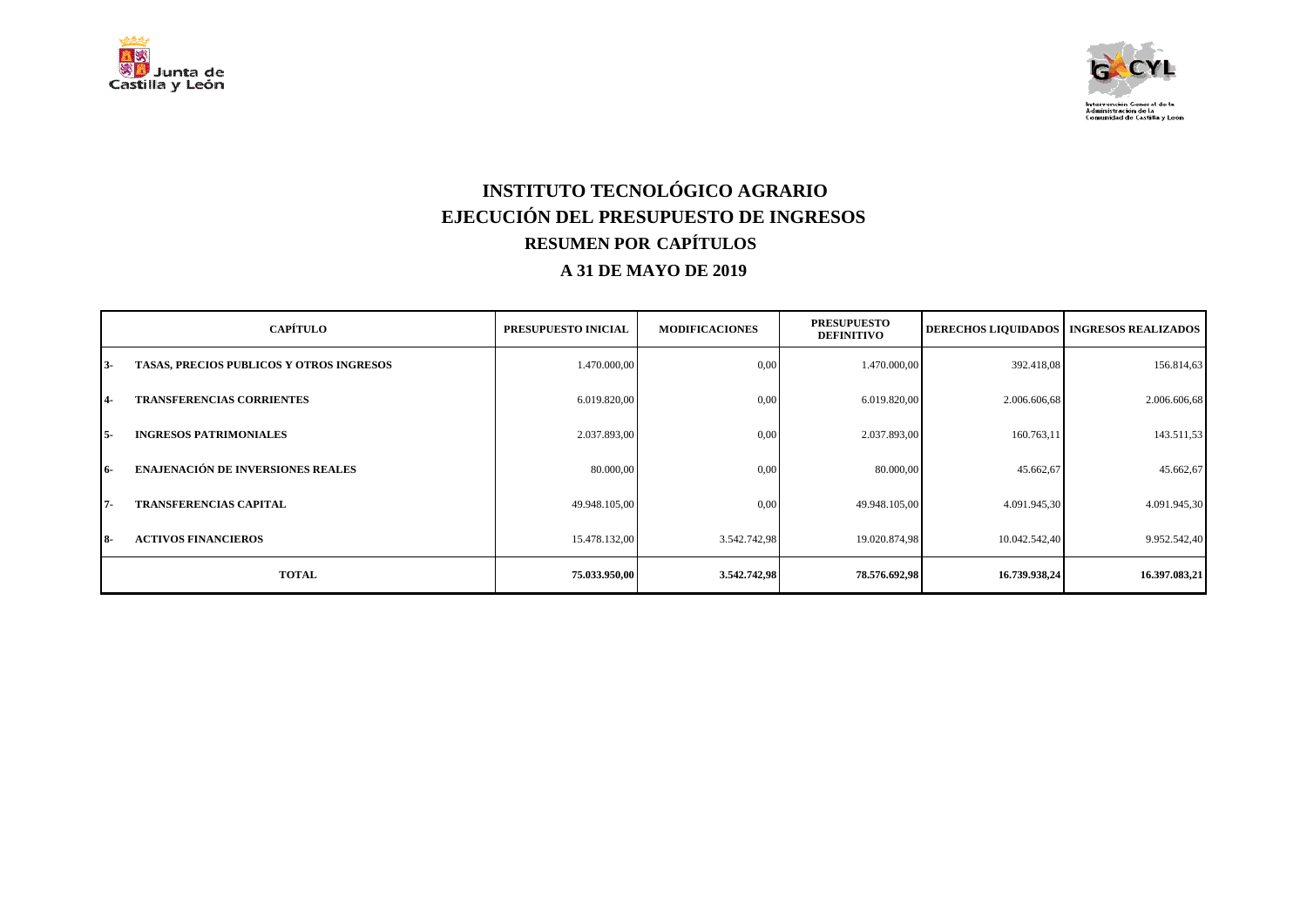



### **INST. COMPET. EMPRES. CYL EJECUCIÓN DEL PRESUPUESTO DE INGRESOS RESUMEN POR CAPÍTULOS A 31 DE MAYO DE 2019**

|            | <b>CAPÍTULO</b>                          | PRESUPUESTO INICIAL | <b>MODIFICACIONES</b> | <b>PRESUPUESTO</b><br><b>DEFINITIVO</b> |               | <b>DERECHOS LIQUIDADOS   INGRESOS REALIZADOS</b> |
|------------|------------------------------------------|---------------------|-----------------------|-----------------------------------------|---------------|--------------------------------------------------|
| $3 -$      | TASAS, PRECIOS PUBLICOS Y OTROS INGRESOS | 8.010.000,00        | 0,00                  | 8.010.000,00                            | 4.281.443,30  | 3.315.976,20                                     |
| <b>4-</b>  | <b>TRANSFERENCIAS CORRIENTES</b>         | 6.757.668,00        | 0,00                  | 6.757.668,00                            | 0,00          | 0,00                                             |
| $5-$       | <b>INGRESOS PATRIMONIALES</b>            | 10.739.000,00       | 0,00                  | 10.739.000,00                           | 1.867.328,13  | 1.433.948,19                                     |
| 16-        | <b>ENAJENACIÓN DE INVERSIONES REALES</b> | 4.455.500,00        | 0,00                  | 4.455.500,00                            | 11.694,36     | 9.290,19-                                        |
| 7-         | <b>TRANSFERENCIAS CAPITAL</b>            | 116.789.201,00      | 4.868.870,00          | 121.658.071,00                          | 5.995.768,90  | 5.995.768,90                                     |
| <b>18-</b> | <b>ACTIVOS FINANCIEROS</b>               | 29.210.892,00       | 8.157.000,00          | 37.367.892,00                           | 7.617.078,00  | 7.587.939,19                                     |
| 19-        | <b>PASIVOS FINANCIEROS</b>               | 25.000.000,00       | 0,00                  | 25.000.000,00                           | 0,00          | 0,00                                             |
|            | <b>TOTAL</b>                             | 200.962.261,00      | 13.025.870,00         | 213.988.131,00                          | 19.773.312,69 | 18.324.342,29                                    |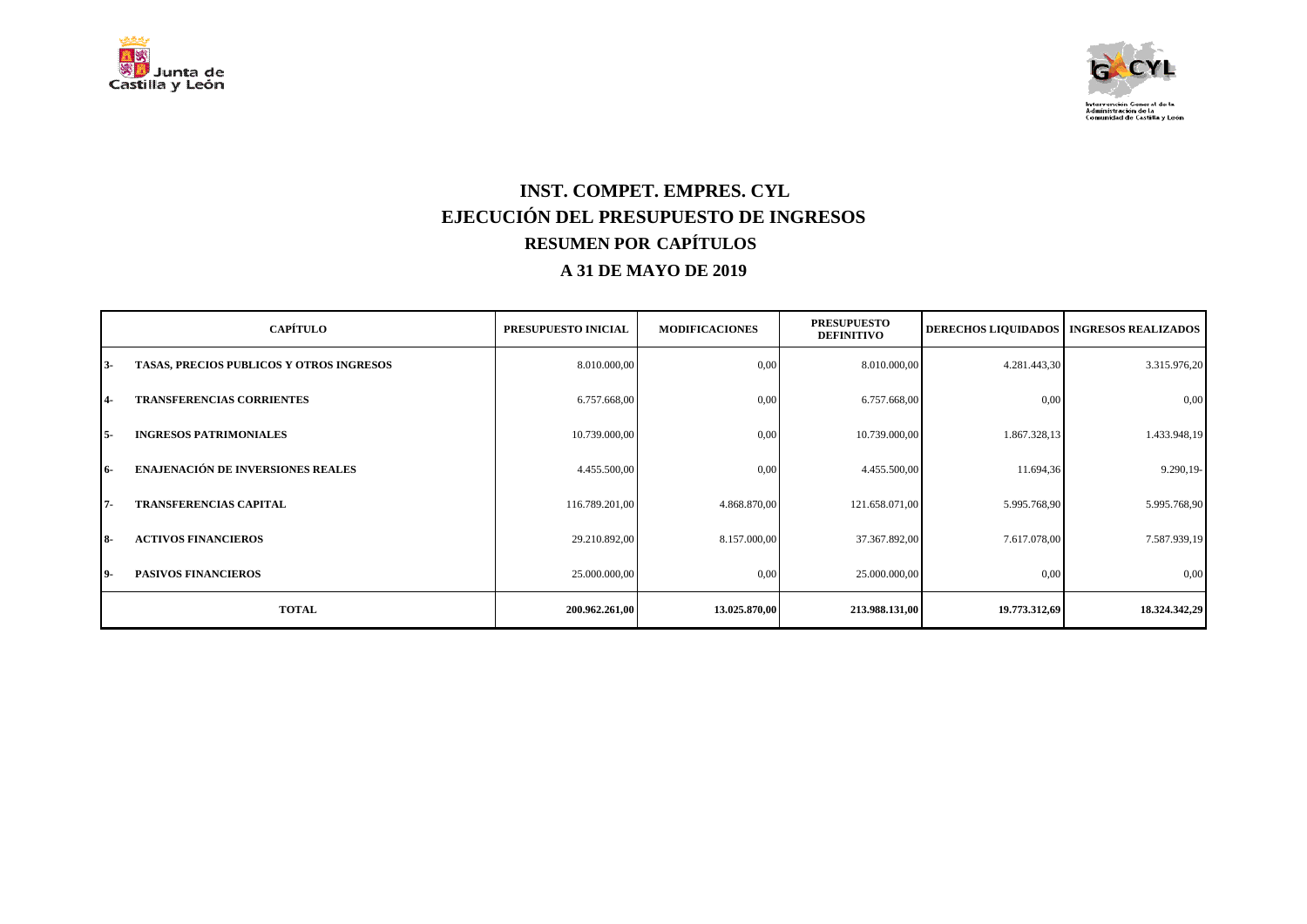



### **ENTE REGIONAL DE LA ENERGÍA EJECUCIÓN DEL PRESUPUESTO DE INGRESOS RESUMEN POR CAPÍTULOS A 31 DE MAYO DE 2019**

|            | <b>CAPÍTULO</b>                          | PRESUPUESTO INICIAL | <b>MODIFICACIONES</b> | <b>PRESUPUESTO</b><br><b>DEFINITIVO</b> |            | <b>DERECHOS LIQUIDADOS   INGRESOS REALIZADOS  </b> |
|------------|------------------------------------------|---------------------|-----------------------|-----------------------------------------|------------|----------------------------------------------------|
| $13 -$     | TASAS, PRECIOS PUBLICOS Y OTROS INGRESOS | 234.000,00          | 0,00                  | 234.000,00                              | 117.795,90 | 833,52                                             |
| $4-$       | <b>TRANSFERENCIAS CORRIENTES</b>         | 1.104.212,00        | 0,00                  | 1.104.212,00                            | 429.046,25 | 0,00                                               |
| I 5-       | <b>INGRESOS PATRIMONIALES</b>            | 301.000,00          | 0,00                  | 301.000,00                              | 154.666,74 | 121.501,58                                         |
| $7 -$      | <b>TRANSFERENCIAS CAPITAL</b>            | 1.211.130,00        | 0,00                  | 1.211.130,00                            | 284.807,10 | 0,00                                               |
| <b>18-</b> | <b>ACTIVOS FINANCIEROS</b>               | 92.000,00           | 0,00                  | 92.000,00                               | 2.500,00   | 2.500,00                                           |
| 19-        | <b>PASIVOS FINANCIEROS</b>               | 10.000.000,00       | 0,00                  | 10.000.000,00                           | 0,00       | 0,00                                               |
|            | <b>TOTAL</b>                             | 12.942.342,00       | 0,00                  | 12.942.342,00                           | 988.815,99 | 124.835,10                                         |